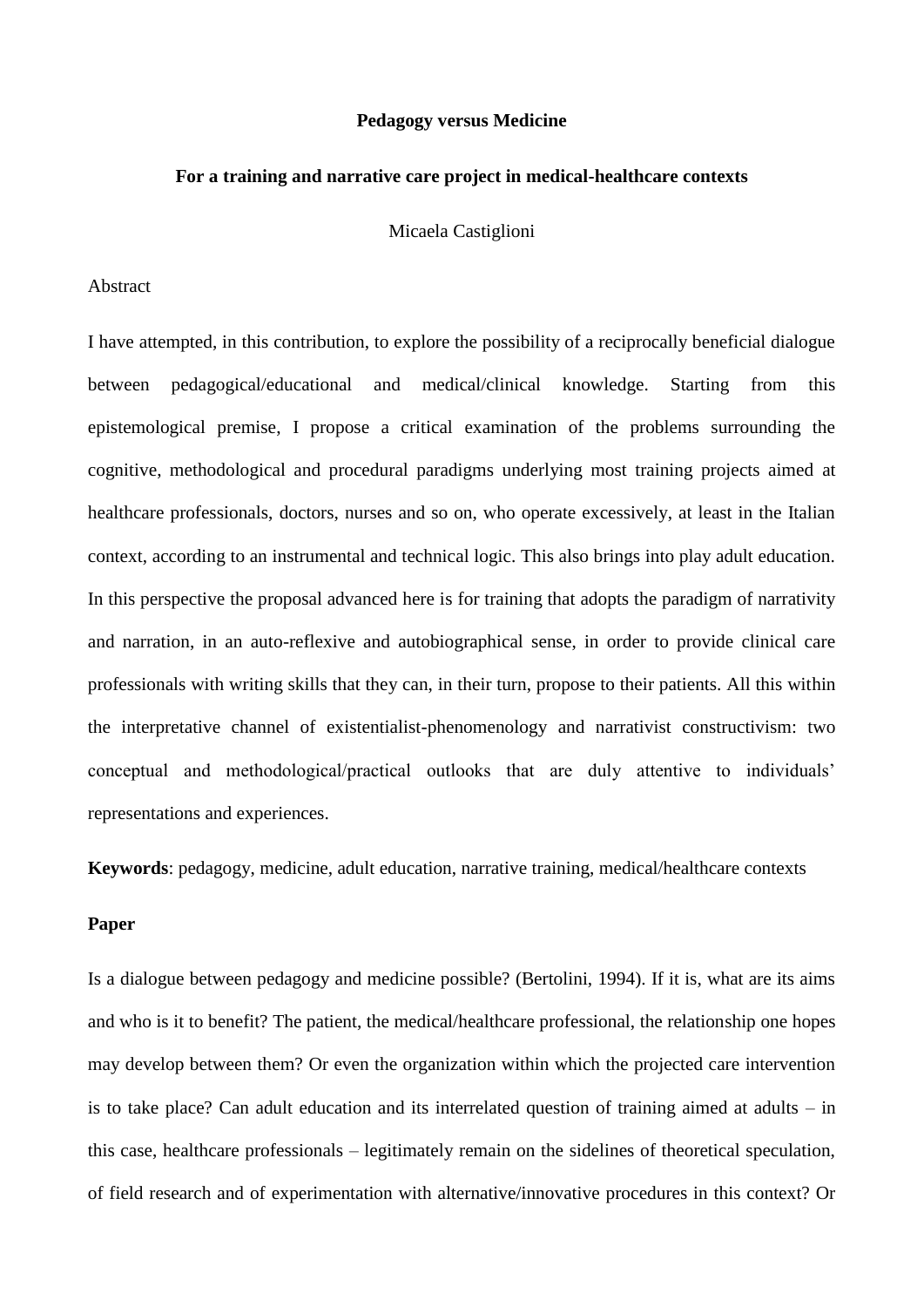is it, rather, called into play at these three levels? What attitude towards the training of professionals, and consequently towards healthcare, might seem most coherent and pertinent within a perceptual horizon embracing pedagogical/educational knowledge and skills and medical/clinical knowledge and skills?

These are just some the questions this paper intends to raise, advancing the proposal for narrative/auto-reflexive/(auto)biographical orientation (Castiglioni, 2013 a; Zannini, 2008), centred on stories of doctor/patient care (Bert, 2007; Castiglioni, 2013 a, *et al.,*) within a wider epistemological and operative framework, such as that of narrative medicine, to be redirected, in its turn, under the perspective of Medical Humanities (Bert, 2007; Charon, 2007; Masini, 2005; Moja, Vegni, 2000; Zannini, 2008).

We may start from the first question and adopt the viewpoint of Piero Bertolini – the major representative of the phenomenological approach on the panorama of Italian pedagogy. As early as the 1990s, Bertolini had examined the idea that the confrontation between pedagogy and medicine, as sciences placing the *human being* and the various situations involving it at the centre of their attention, is inevitably and significantly necessary. Such situations include pain, suffering and illness. Care, as in our own case, clearly plays a significant role (Bertolini, 1994, p.55). The extent and educative significance of the doctor and the various medical/healthcare operators does not seem anomalous, therefore, given that the operative concept of therapeutic education finds increasing legitimization in medical and clinical practice. This in spite of the fact that, more often than not – at least as regards the Italian situation – the question seems not to have been sufficiently and qualitatively asked: what do we really and realistically mean by therapeutic education? What semantic assumption does the term "education" involve? Paradoxically, rather than being assumed pedagogically, as we might reasonably expect, since it belongs to the *proprium* of pedagogy, it risks being associated with an exclusively medical, or at times psychological, language. Thus the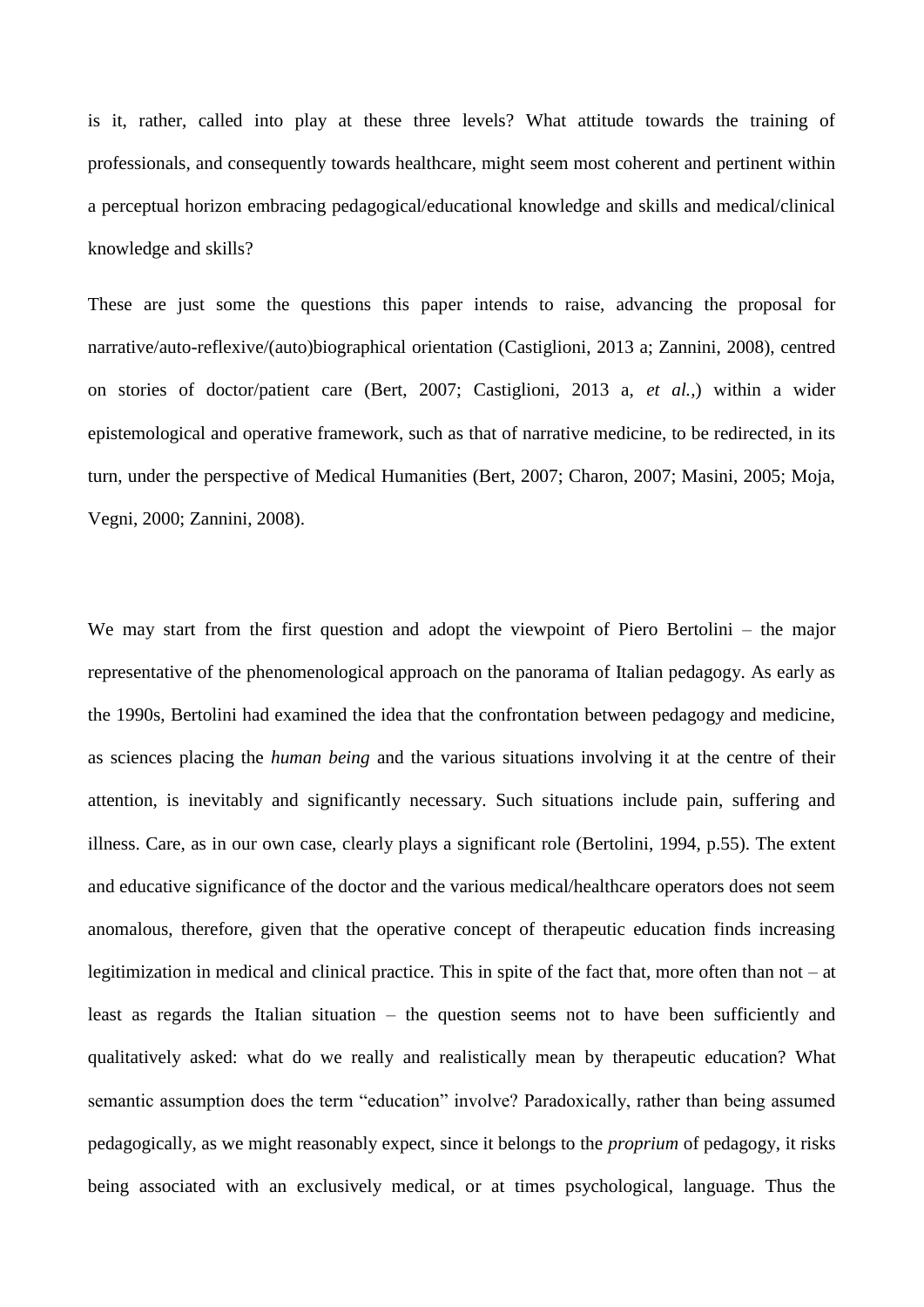pedagogic/educational outlook in and towards medicine does not constitute, we may say, the normality of medical knowledge and action. As a consequence, when therapeutic education is referred to, the impression is given of improvised projects and operations, excessively dependant upon specific, critical, transitory or even degenerative clinical conditions or situations. Yet, while it cannot be denied that therapeutic education is more helpful with some pathologies than others, it is also true that, even in these same situations, it risks becoming reduced excessively to the informative/prescriptive dimension. In this way it loses its ability to show *how* a comforting and reassuring, and therefore significant, relational container can be constructed. By locating the medical/prescriptive information within this container, it can acquire a meaning, not only from the doctor's point of view, which is not in doubt, but from that of the patient, who needs to comprehend and absorb this communication, not just take in the words. The word-pairing *information-reception* needs to be flanked by the word-pairing *comprehension-signification* (Bertolini, 1994, p.55), exactly as is claimed by the phenomenological perspective and the narrativist constructivism which is guiding our reflections in this paper.

In this sense, Bertolini states:

"That there can or even should be a significant meeting between two sciences, or even only between two branches of wisdom, which deal from opposing points of view with man and his way of 'being in the world', need not surprise us. Reality, in fact, is always highly complex and strongly unitary, and is for this very reason open to investigation and inquiry on account of the many 'unities of sense' with which it is interpreted, 'read', or even 'constituted' inter-subjectively (…)" (1994, p.55).

Hence, continuing the author's thought, the impossibility for any science, including that of medicine, to propose itself as exclusively absolute and definitive, bearing in mind, above all, that it has to come to terms with daily existence, with dimensions such as the experience of illness, care, assistance, etc., which by the nature of their specific and contextual problems and emotions, distance themselves from an interpretative lens that is only, or excessively, technical or biomedical. Medicine and doctors do not deal with the illness in exclusively *bio-medical* terms but have of necessity to face up to the *question of the illness*, as the patient and his/her family represent it and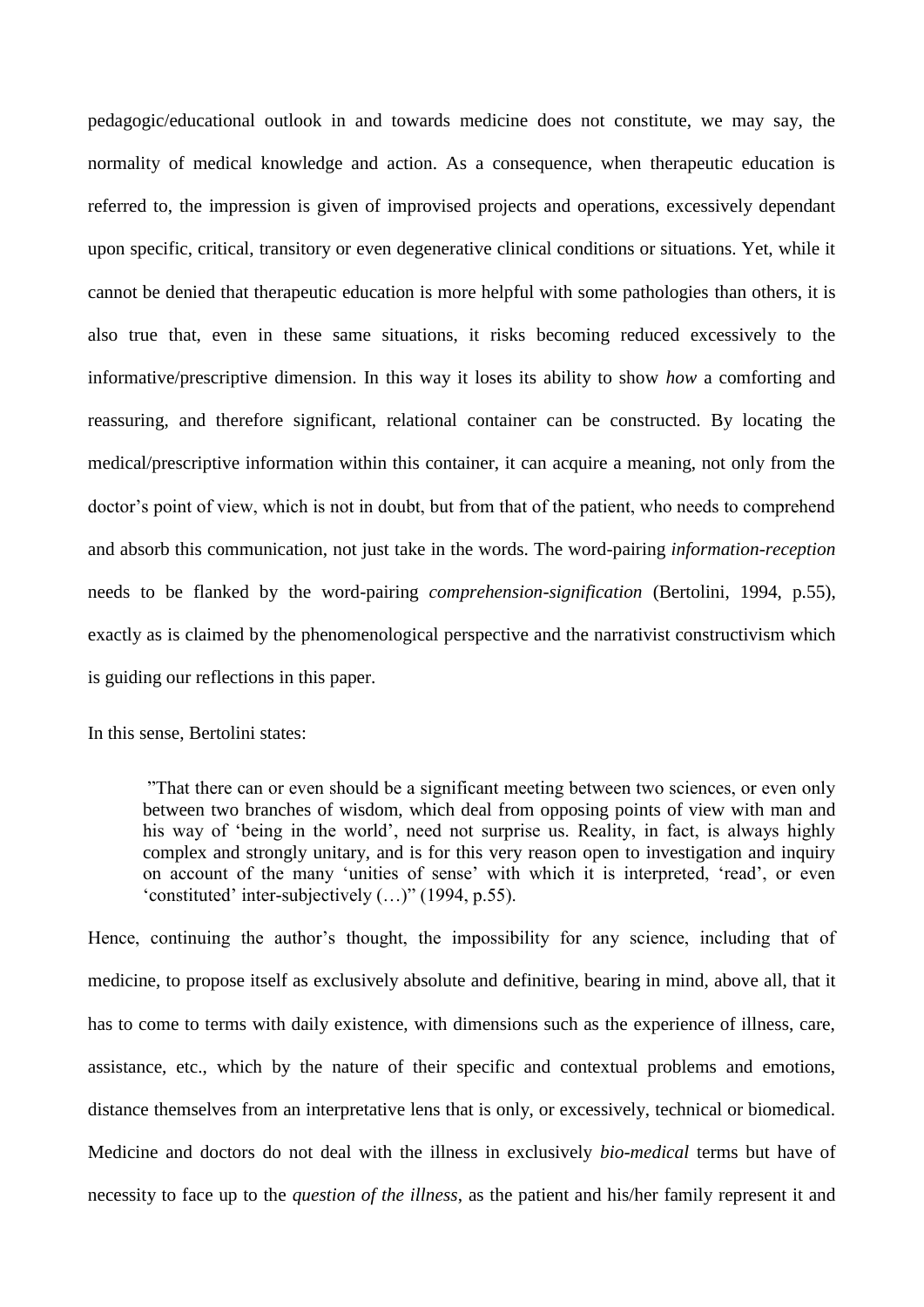experience it in the singular and specific context of their environment and their lives (Bert, 2007; Charon, 2007; Good, 2006). The "object" with which the doctors, nurses and so on are working is something complex that needs to be approached and understood in a similarly detailed, complex and multi-disciplinary manner (Bertolini, 1994, p.65). Bert underlines strongly how the patient can recover from even a serious illness, a tumour for example, without necessarily recovering at the same time from the *illness-problem*. This, we might add, is a *problem for him or her*, and the doctor cannot assume responsibility for it during the therapeutic programme (Bert, 2007, p.37).

We will deal below with this "assumption of responsibility" in an educational and (self-)training perspective for both doctor and patient. This will be part of a specific and alternative training project for professionals, of a constructivist matrix. If this matrix is authentically faithful to its humanistic origins it cannot avoid dealing with adult education as scientific and profoundly generative/transformative knowledge, oriented, among its many manifestations and finalities, at constructing formative devices with the purpose of improving and raising critical awareness of the professional identity of those operating in healthcare establishments, an identity not only and always centred on professionalizing and managing the operator's professional role. We might add, with pertinence to this epistemological and methodological option, that the "hospital", where the doctor, nurse and so on spend much of their time, and for long periods of their lives, is *par excellence* "the place that brings us face to face with the pain and death of others and induces *personal* reflections and conclusions. Healthcare professionals are explicitly called upon to show their "humanity" (…)" (Parrello and Osorio Guzmàn, 2009, p.290). This does not simply mean being a good, kind, sociable or human doctor (Bert, 2007), though obviously we all hope to find these qualities in a doctor. Rather, it requires them to put technique momentarily on one side and return within themselves, as man or woman, as healthcare professional, to re-discover "the time I was a patient", "the time I received care", "the time I experienced pain personally or as a family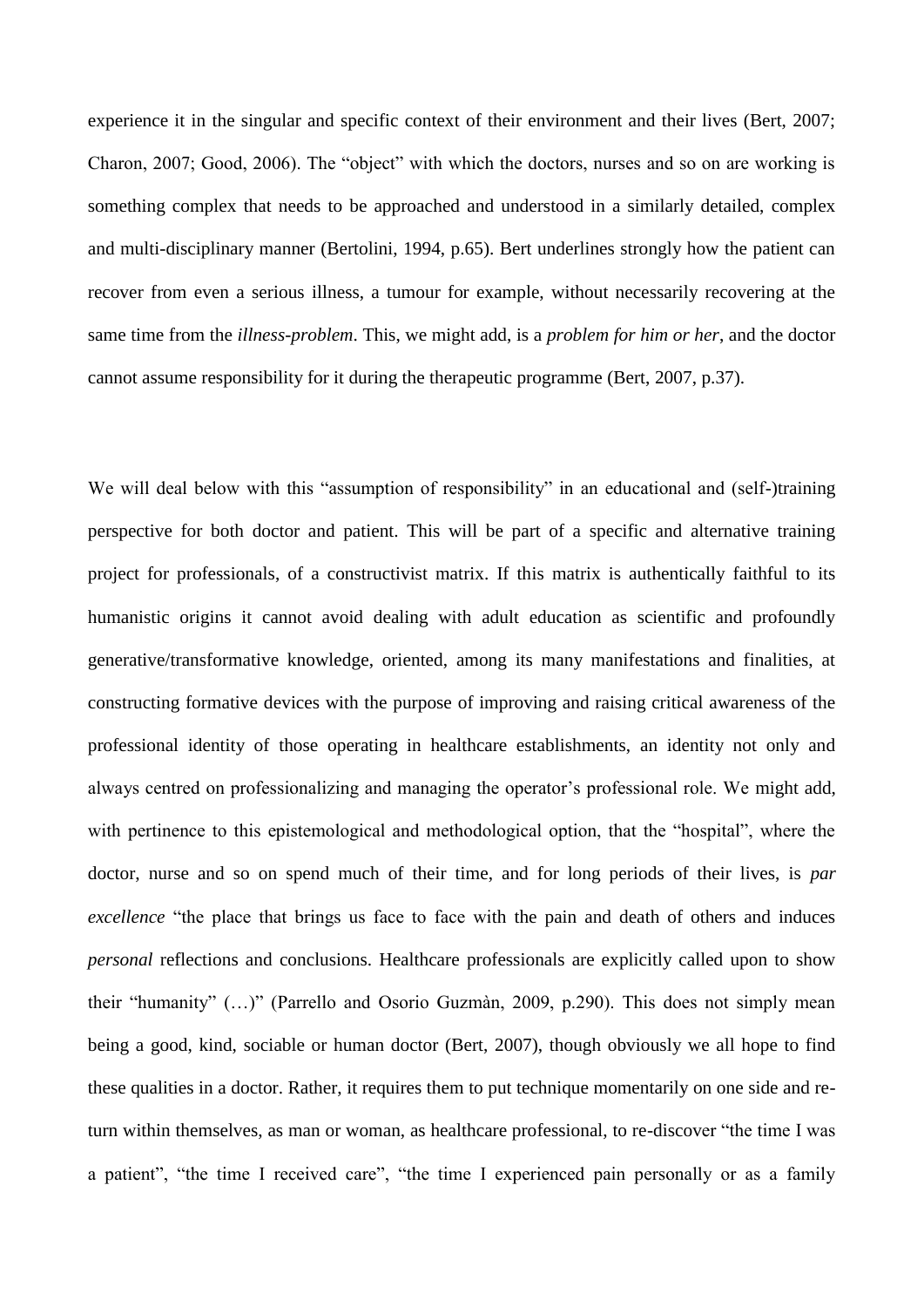member", "the time I was waiting outside the hospital ward (Bert, 2007; Castiglioni, 2013; Charon, 2007; Zannini, 2008), etc. This may generate a cycle whereby a closer approach to the self can facilitate a closer approach to the patient and a closer approach to the patient can facilitate a closer approach to the self (Virzì e Signorelli, 2007). The relationship the doctor develops with the patient becomes central to the care and attention imparted, according to an approach to care – followed here – that recovers its deeper existential dimension (Iori, 2007; Mortari, 2006; Palmieri, 2008). The care, moreover, is made to structure around the *paradigm* of *narrativity* and *narration* (Masini, 2005) which, as we shall see later, are not necessarily synonymous. Hence the centrality of the care relationship as *meeting* and *confrontation*, at least *between two stories*, that of the doctor and that of the patient, each with its own experiences and meanings (Bert, 2007; Zannini, 2008), which must be able to find a point of *inter*-section, where the suffix *inter,* as we know very well, makes a far from casual reference to the term *relation*. It is therefore only within a relation which, as such, is something phenomenologically and dynamically incarnate, that a process can be co-constructed, that an inter-section of meanings – in this case, between doctor and patient – can take place.

Once again, what is being questioned is the paradigm of medicine within which the key-word – as Bertolini reminds us  $-$  is not only "healing", but also "meaning" (1994, p.19). For this reason the doctor not only possesses knowledge and technical skills which today, fortunately, are also highly refined:

" (…) but must be able, not only to understand the meaning the illness assumes for the patient and the perspective of his/her healing, but also to 'work' on those meanings. He/she must know how to share or reject them, exploit them or minimize them, but always in an understanding manner and with that attitude of maximum openness that derives from genuine respect for the person".

This brings into play, in the writer's opinion, pedagogical knowledge and, even more specifically, adult education and a possible and desirable reciprocal collaboration between Departments of Medicine and Departments of Educational Science, at least as regards the current Italian situation, where these entities remain fairly separate. This in the perspective  $-$  we might say, according to the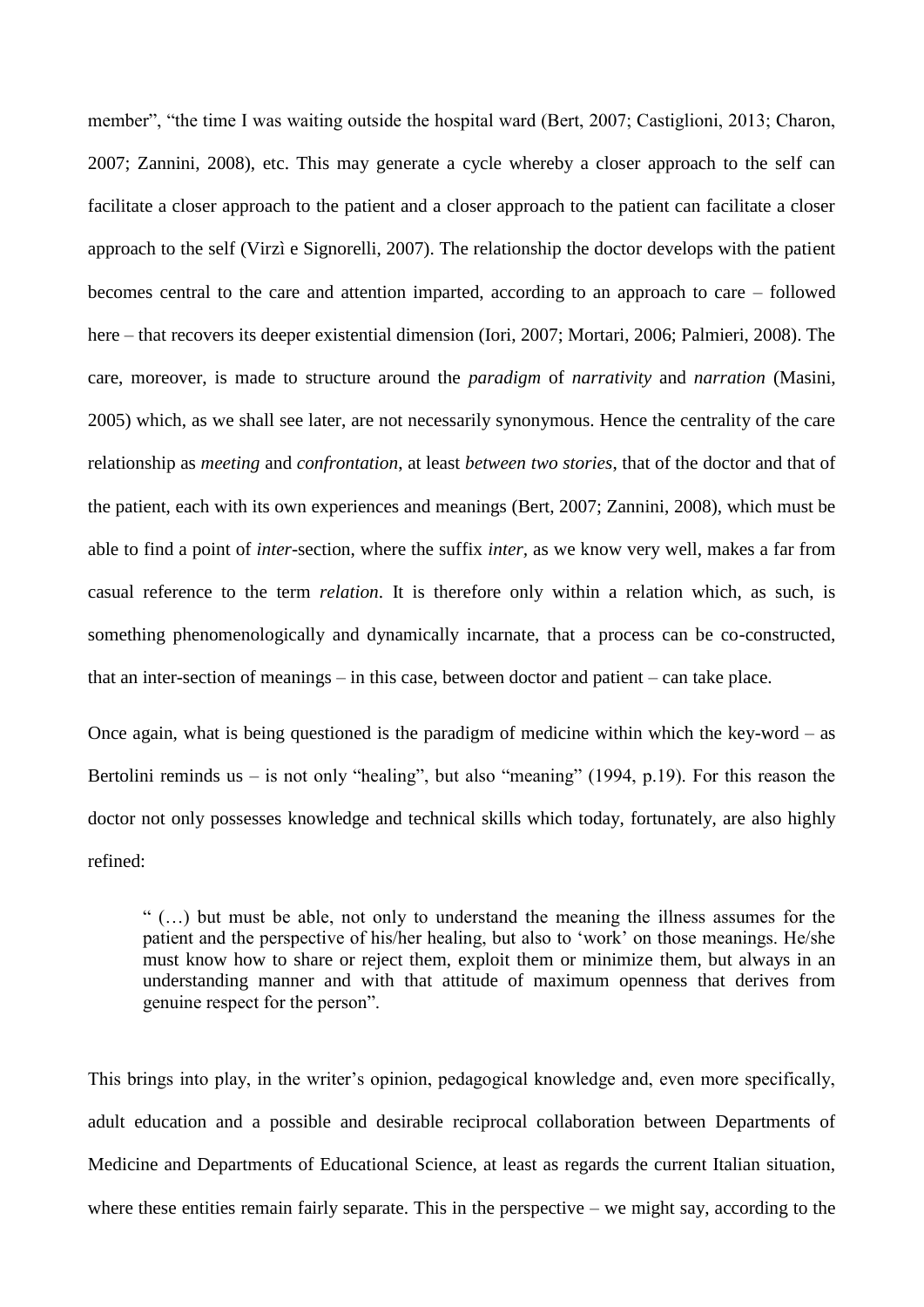Bruner method – of a cycle of "loans" of knowledge and viewpoints, where medical knowledge may stimulate pedagogic-educational knowledge to inhabit, increasingly realistically, the places of clinical care, moving between limitations and genuine opportunities. While, conversely, pedagogic knowledge may stimulate medical/clinical knowledge to recover its matrix of knowledge from the "human" face. Which means reconsidering the education of future generations of doctors, nurses, etc., as well as of serving professionals. This is a question involving both medicine and the adult education sector of pedagogy.

On this matter, Ignazio Marino writes:

"No university course (…) teaches what you feel when you become part of the medical or surgical staff of a hospital. You learn at your own expense, at the sick person's expense, facing daily people who are ill, who often have their days counted or who are undergoing incredible suffering. Nor does anyone teach you how to relate to the patients' family members who ask for news but above all for certainties, even when there is practically nothing certain to tell them. In other words, doctors are not prepared and equipped to deal with patients' physical and psychological suffering, and this is probably one of the reasons why relations between doctors and relatives, and at times even between doctors and patients, are so complex. Maybe it is this incapacity, this limit, that inclines doctors to detach themselves emotively from human situations, rather than excessive self-defence or indifference" (2005, p.24).

In view of the premises of this paper, it is to be hoped that adult education, in universities as well as

in other training institutes – entities that unfortunately remain substantially separated in Italy –

might introduce:

"within the range of its theoretical investigations and research – to a much greater degree than at present – the central relationship between medical knowledge and clinical action. It should conceive the latter as covering care and (self-)training and (self-)educational processes regarding adult individuals. It should include this central relationship in a project which – involving as it does (self-)training, (self-)education, care of oneself and others – would undoubtedly be broad, complex and problematic. A project that would nevertheless be of vital importance – both for "those receiving care" and "those providing it" – insofar as it takes upon itself, reflexively and operatively, the experience of a sick man or woman as an experience of profound existential meaning, and as a possible condition – with legitimate and comprehensible emotive flutterings – for (self-)learning, greater awareness of the self, of one's own resources, fragility or limits. A possible condition, too, for inner consolidation and evolutionary reinforcement, where clinical conditions and the progress of the illness provide the practical opportunities for this wholly individual, subjective and profoundly intimate pathway/process" (Castiglioni, 2013, b, p.10)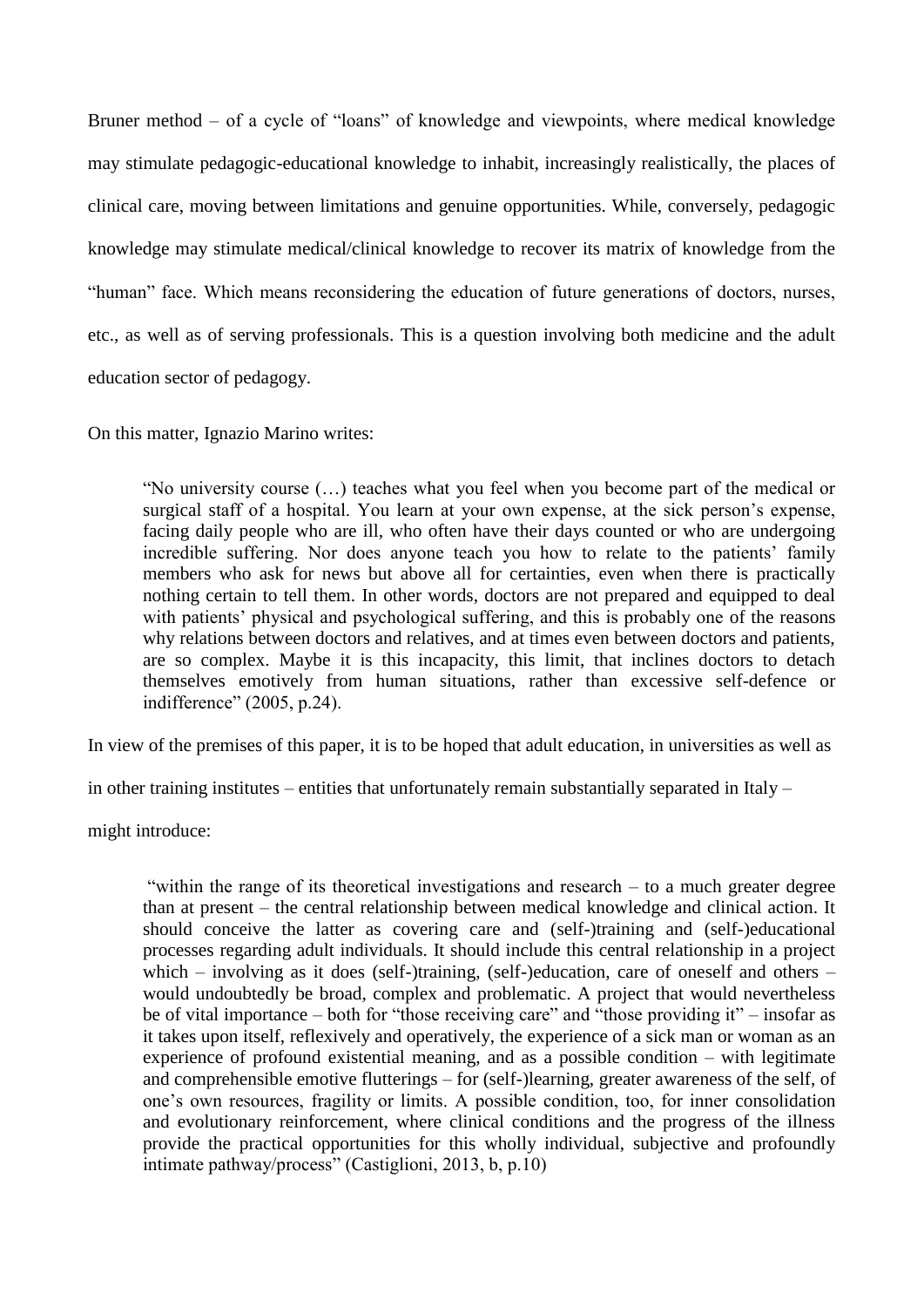The dimensions and orientations outlined so far may constitute the salient points around which to structure a proposal for narrative, auto-reflexive and autobiographical education for healthcare professionals within the wider perspective of Medical Humanities, of which Narrative Medicine is a part.

What are the Medical Humanities? More than just a body of disciplines, or even more than just a series of "innovative" practices and tools for professionals use, the Medical Humanities constitute something profoundly more complex, and in some ways more difficult. They coincide, in fact, with a knowing assumption by the provider of medical-clinical-type care that translates into an inescapable certainty that care – understood existentially – is necessarily and inevitably given within and by means of that relationship (Palmieri, 2000). The care is undoubtedly of a medical/therapeutic nature but it is equally the relationship the doctor is able to build with the single, specific patient. A relationship that is more or less clinically demanding, more or less emotionally problematic. The *care* is also the *quality* of the *relationship* – as stated by Palmieri (2000) – and as such it is, above all, a *mental choice* by the professional (Bert, 2007, p.15) which reveals, we may even say, what sort of operator he/she really is *inside*. Certainly he/she will reveal ambivalences, contradictions and critical aspects that can be eliminated and need always to be contextualized. Medical Humanities, therefore, are inspired by the theoretical and methodological/procedural principle proper to *Narrative Medicine*, also known as *bio-psycho-social*  medicine*,* which is differentiated from traditional, or *bio-medical*, medicine in that it puts the *doctor/patient relationship*, and not just the pure *biological-medical data*, at the centre of its attention (Moja e Vegni, 2000).

The *doctor* or *narrative operator*, as we have defined him in previous papers (Castiglioni, 2013, a), makes his own, therefore, the *paradigm of narrativity* (Masini, p.11), as style and inner posture, explicated in the care relationship and subsequently – even in the presence of certain essential variables belonging to a number of levels, as we shall see briefly below – assists the patient in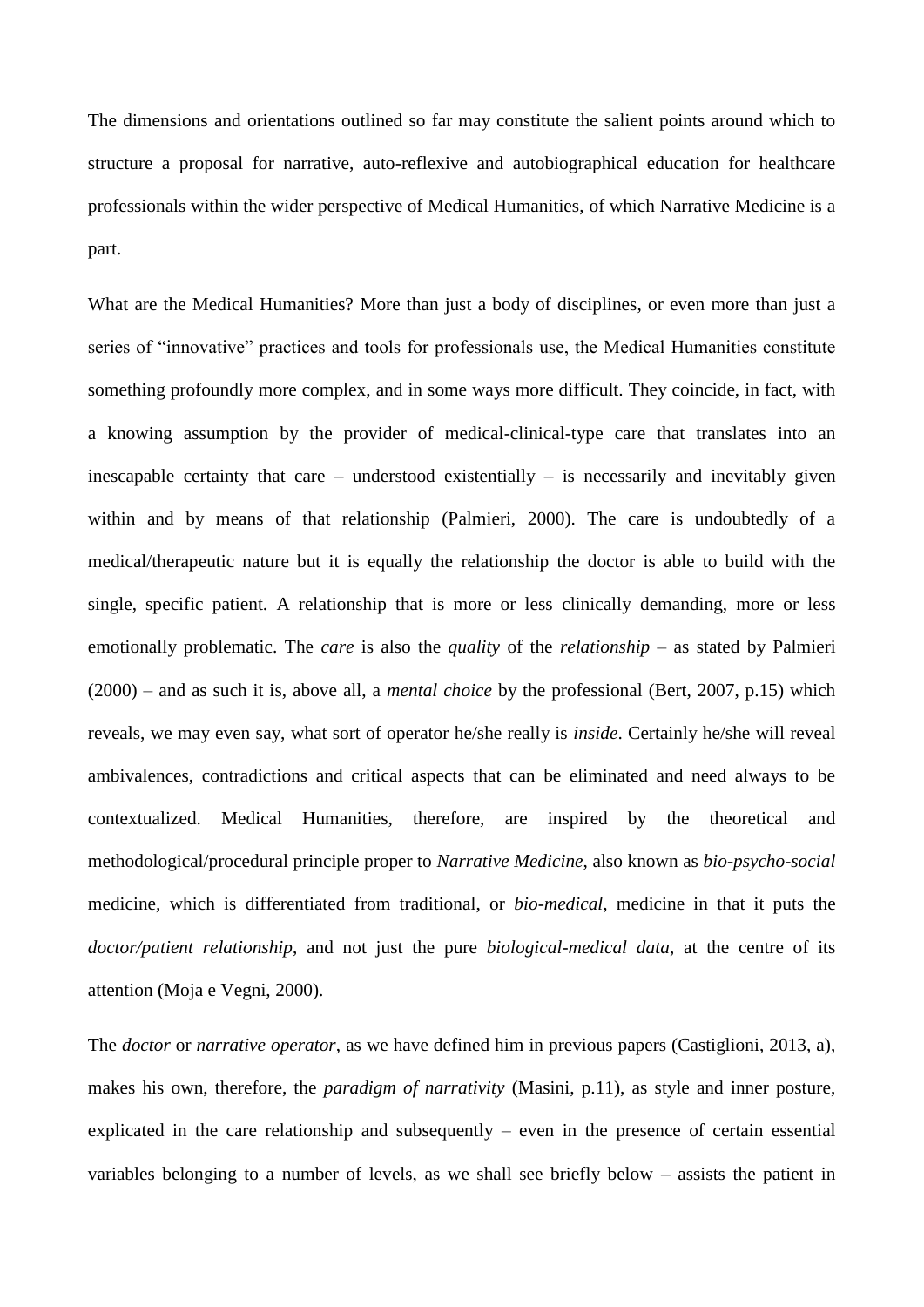producing a narration, or story, about himself/herself, about his/her illness, about the therapeutic project, and so on (Bert, 2007). *De facto*, the doctor supports the patient in producing points of view, representations, emotions, experiences, concerning what is happening, concerning this event/illness that may prove a sort of watershed in the lives of each one of us: the "before" and the "after". An "after" that almost certainly, but not necessarily and always, involves loss and involution. All this is aligned with Bruner's constructivist teachings but also with the phenomenology which, as we have already had the opportunity to note, constitutes our conceptual scenario of reference.

In order to do this the doctor and the professional must have experimented upon themselves, during their training, what it means to narrate, to narrate oneself, to put into words, orally or in writing, one's professional and healthcare practice, to record one's personal memory of the "care received". Within the educational projectuality, advanced herein, of a narrative/auto-reflexive/autobiographical type.

There is much to be gained, in my opinion, from similarly-oriented training. For lack of space I summarize the arguments only partially (those interested are referred, in particular, to Bert, 2007, Castiglioni 2013 and Zannini, 2008). I wish to make it clear at once that writing is the favoured tool, according to the orientation of the Demetrio research group, of which the writer is part. Here, then, are the principal points:

• leading the doctor towards a writing practice that is not technical/scientific, that of anamnesis, of diagnosis, of the clinical case, to which he/she has obviously been accustomed since his/her university years (Bert, 2007; Good, 2006); a writing practice that is always comprehensible and, while fully professional as regards clinical practice and care, takes into account emotions, questions, doubts, reconsiderations, shifts and changes of focus, reflections as to what the patient and/or his/her family members may be thinking and experiencing, but also as to what the doctor, generally disinclined to face up to his/her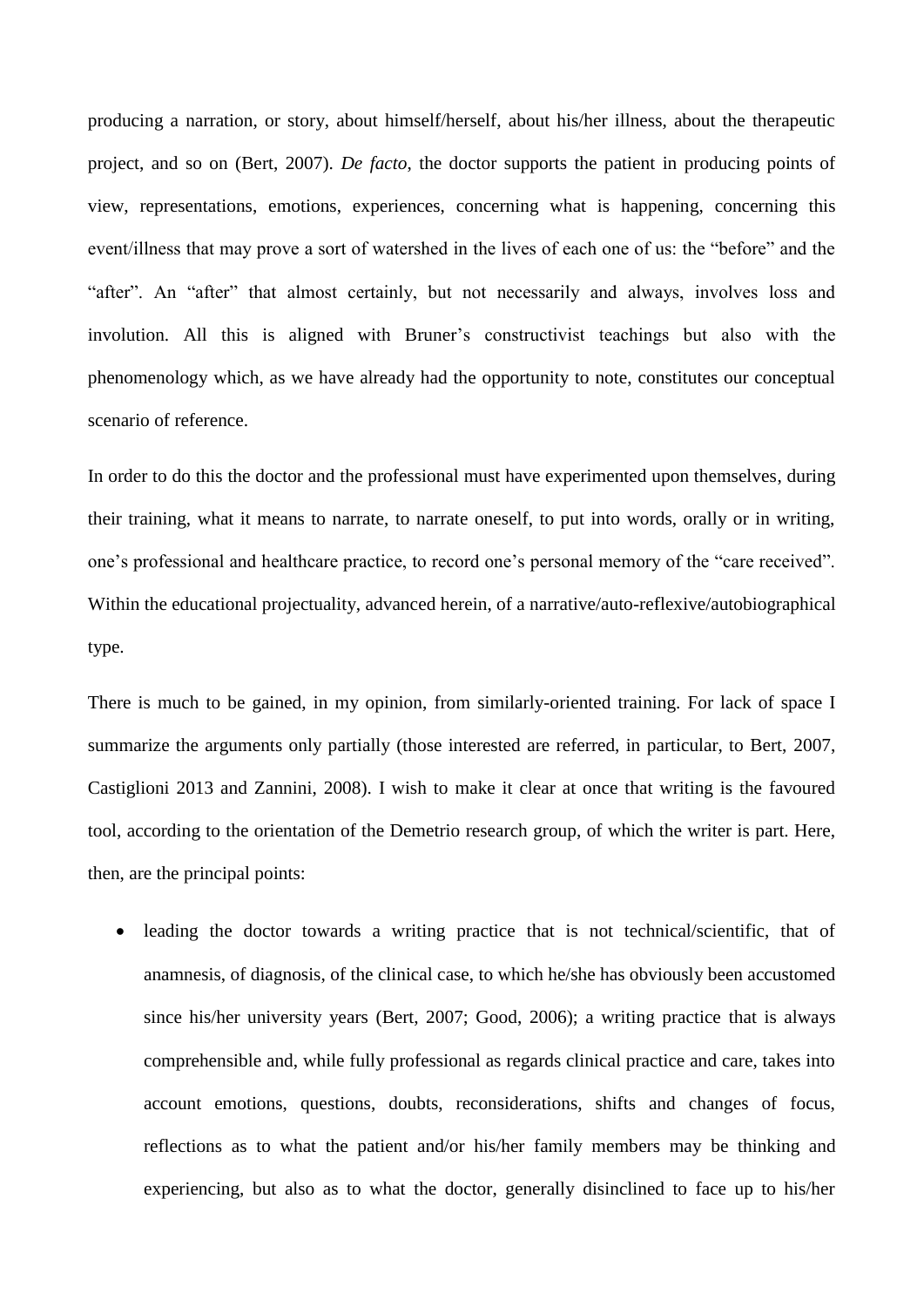personal emotions, is thinking and feeling. A writing practice that produces relational awareness and, for the relationship with the patient, sentimental awareness (Iori, 2007). For the sentiments chiefly known and elaborated, this will result in reciprocal sharing of experiences, those of the doctor and those attributed to the patient, albeit in dubitative form since, as Bruner reminds us (1992), narration always moves within the range of probabilities, of the "maybe yes" and the "maybe no";

- carefully considered use of the word "medical", which not infrequently gives rise to fears, anxieties, worries or even panic (Bert, 2007). If the word is needed for written communication, it should be critically assessed, refined, explained and defined so that it can convey to the patient a thought that is more narratively open, precise, coherent, pertinent and attentive towards his/her needs, desires and expectations. It is here, on this page of professional writing, that the doctor should ask himself how this "uncomfortable", emotionally taxing word would be best used as part of a relational dialogue with the patient, for the word "medical", if narratively prefigured and consolidated, can help the patient to view it more positively and accept it with less difficulty;
- opportune reflection on the word most used, or, conversely, that which is least used, to narrate that specific patient, the uniqueness of the relationship established with him/her. This means an ability to reflect on the image the professional has of the patient and of the relationship between himself/herself and the patient;
- familiarization with tools of the narrative type that can help to redimension the *existential gap*, or *autobiographical gap* (Charon, 2007), between the doctor and the patient: for example, the *parallel file* used by Rita Charon (2007), which gathers the patient's viewpoints and experiences relating to his/her illness, the emotions involved, information on the context where he/she lives and works, his/her auto-reflexive diary, etc.;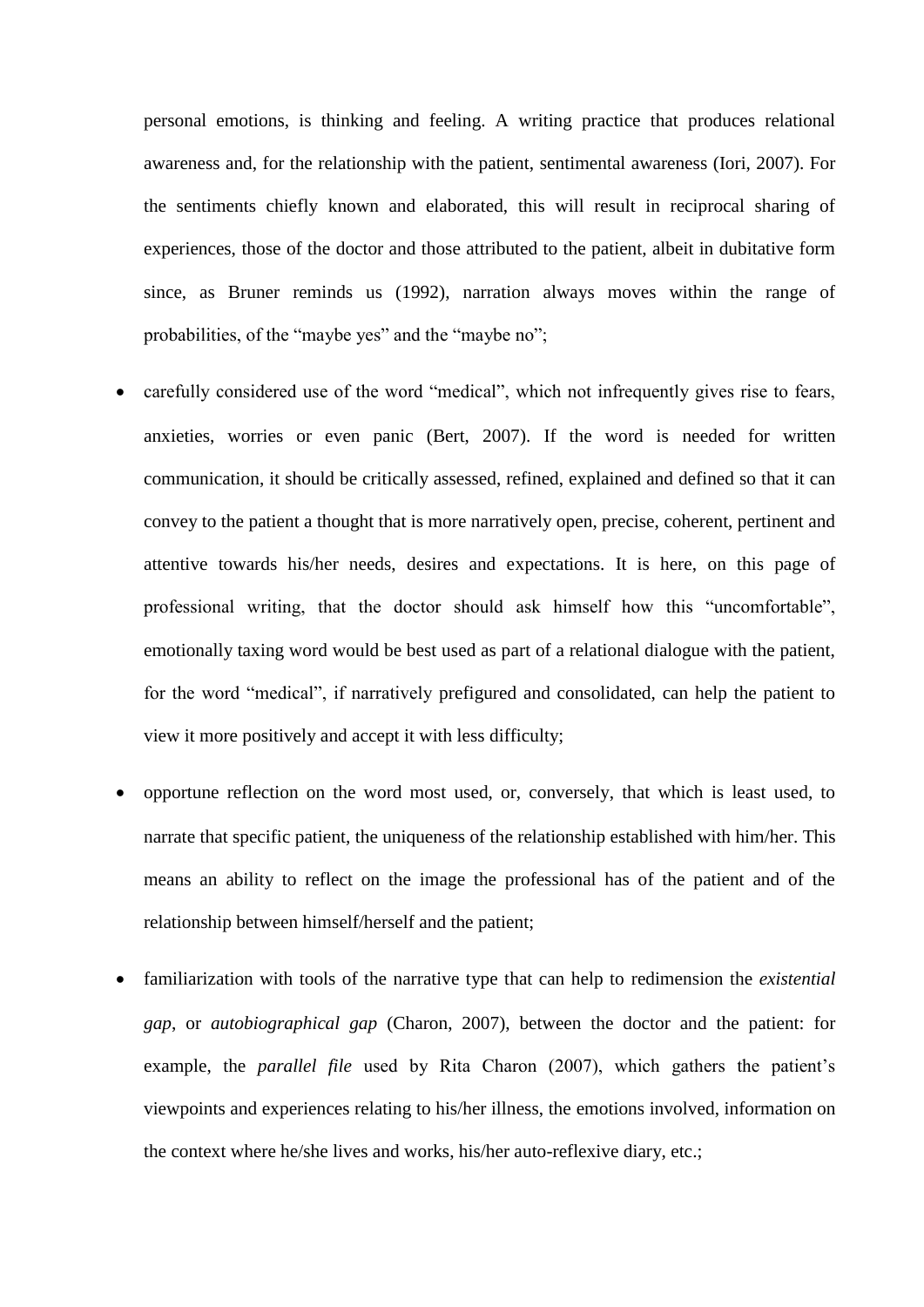- development of narrative sensibility and sensitive listening;
- bridge-building between one's own world and that of the patient (Bert, 2007, p.63);
- strengthening of *imaginative* propensity and skill, or rather, as Martha Nussbaum has defined it, albeit in relation to another reflexive area, that of *narrative imagination*, "the ability to be an intelligent reader of other people's stories, that is to say the capacity to put yourself in another person's shoes" (2011, p.111) "after first putting yourself in your own shoes", as Tramma reminds us  $(2003, p.27)$ ;

….. .

These dimensions were taken into consideration when planning the educational programme intended by the writer for medial/healthcare volunteers and professionals of the *Associazione di Volontariato Oncologico Triangolo* of Lugano (Dr. M. Varini and Dr. O. Varini) and the Clinica S. Anna of Lugano (Dr. M. Varini). The programme began in 2008 and has a duration of five years.

At this point, we need to decide what may be the advantage or effectiveness of the practice of writing with the patient, specifying the pathologies for which it is used and which are discussed in the literature, such as tumours, degenerative diseases such as ALS, AIDS, chronic diseases such as diabetes, psychosomatic or depressive symptomatologies, minor or frequent as the consequence of a major physical disease, to cite just a few of the most-reported cases (Charon, 2007; Bert, 2008; Solano, 2007; Zannini, 2008).

Before examining, even briefly, the repercussions of the exercise of writing by the patient, we need to remember that, like all the tools available to us in relation to help and support, the practice needs to be carefully and sensitively contextualized. We must ask ourselves, therefore: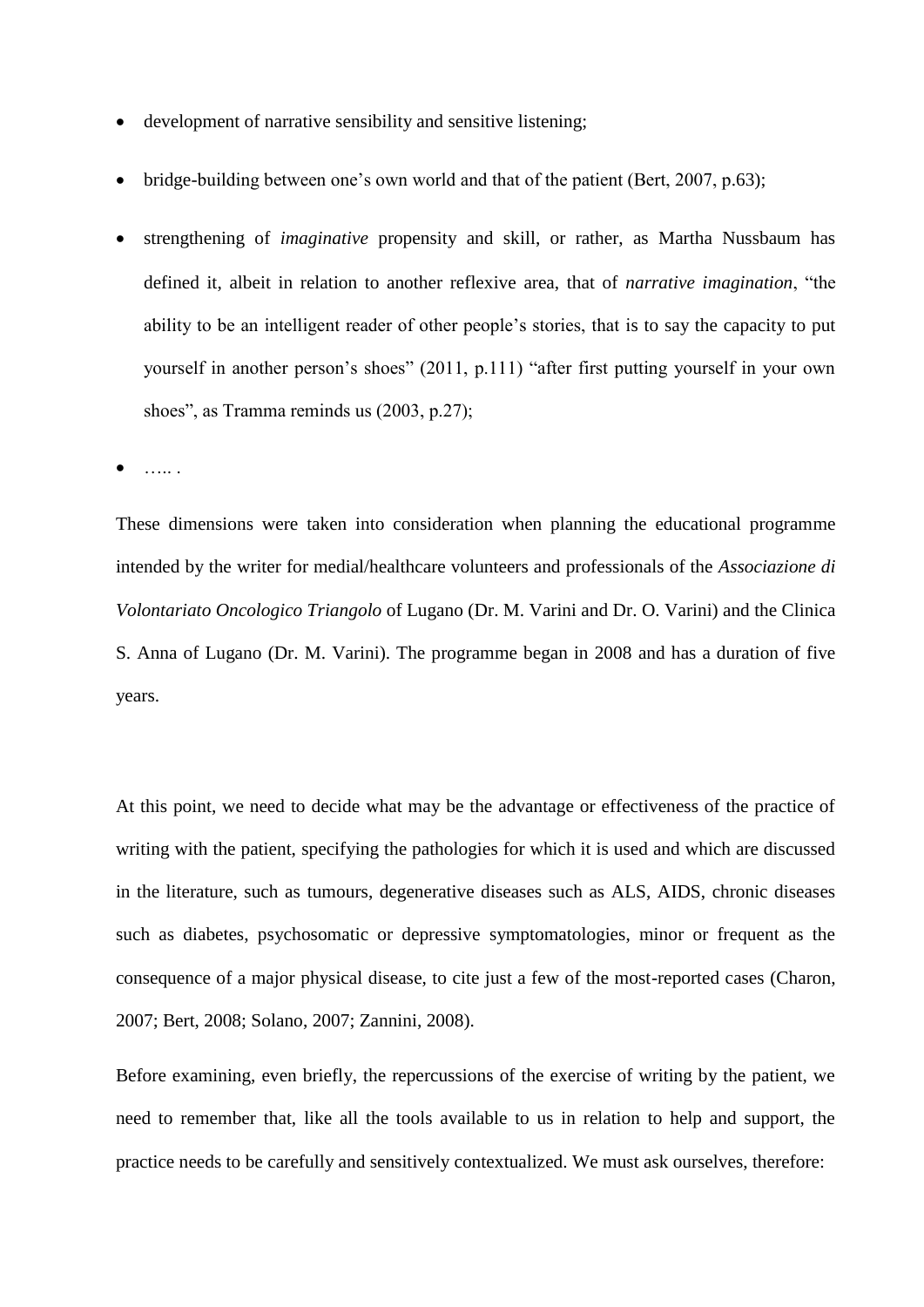- $\checkmark$  what type of familiarity the patient has with writing;
- $\checkmark$  which autobiographical themes it is preferable to deal with and, consequently, which writing exercises it is best to propose, delay or even avoid (Pepe, 2007);
- $\checkmark$  who is the best person to conduct a writing laboratory (a volunteer? a nurse? an expert in autobiographical methodology?) (Castiglioni, 2013 a; Zannini, 2008);
- $\checkmark$  in which phase of the disease or the therapy it is preferable to propose a space for writing,

bearing in mind that we are dealing with major pathologies and with therapies that may be invasive (Castiglioni, 2013);

 $\checkmark$  where should the writing device be placed. In the hospital? In a neutral space? As part of home assistance? (Castiglioni, 2013).

All this implies particular care in forming the group of patients to whom the writing project and conduction of the laboratory is to be addressed (Castiglioni, 2013; Zannini, 2008).

But why we should propose writing to the patient, always within the perspective of an agreed proposal and never in the absence of minimal interest, motivation or curiosity on the part of the patient? I believe the reasons are numerous. Let us consider at least a few (Castiglioni, 2013):

- the opportunity to exploit a *space and time for oneself*, well sheltered from the external (as well as internal) dis-orientation to which the patient is exposed, and for a time that may be far from short if the disease and the therapy are demanding. The patient may need/wish to have be surrounded by silence, *restorative silence*, that will allow him/her to re-discover himself/herself, at least a little;
- \* the opportunity to *re-observe* oneself, since one can find one's own reflection in a story/image of oneself, felt from within, which may provide a sense of *re-composition*  where the disease can generate a breaking-down, a dis-integration, even a loss of the self;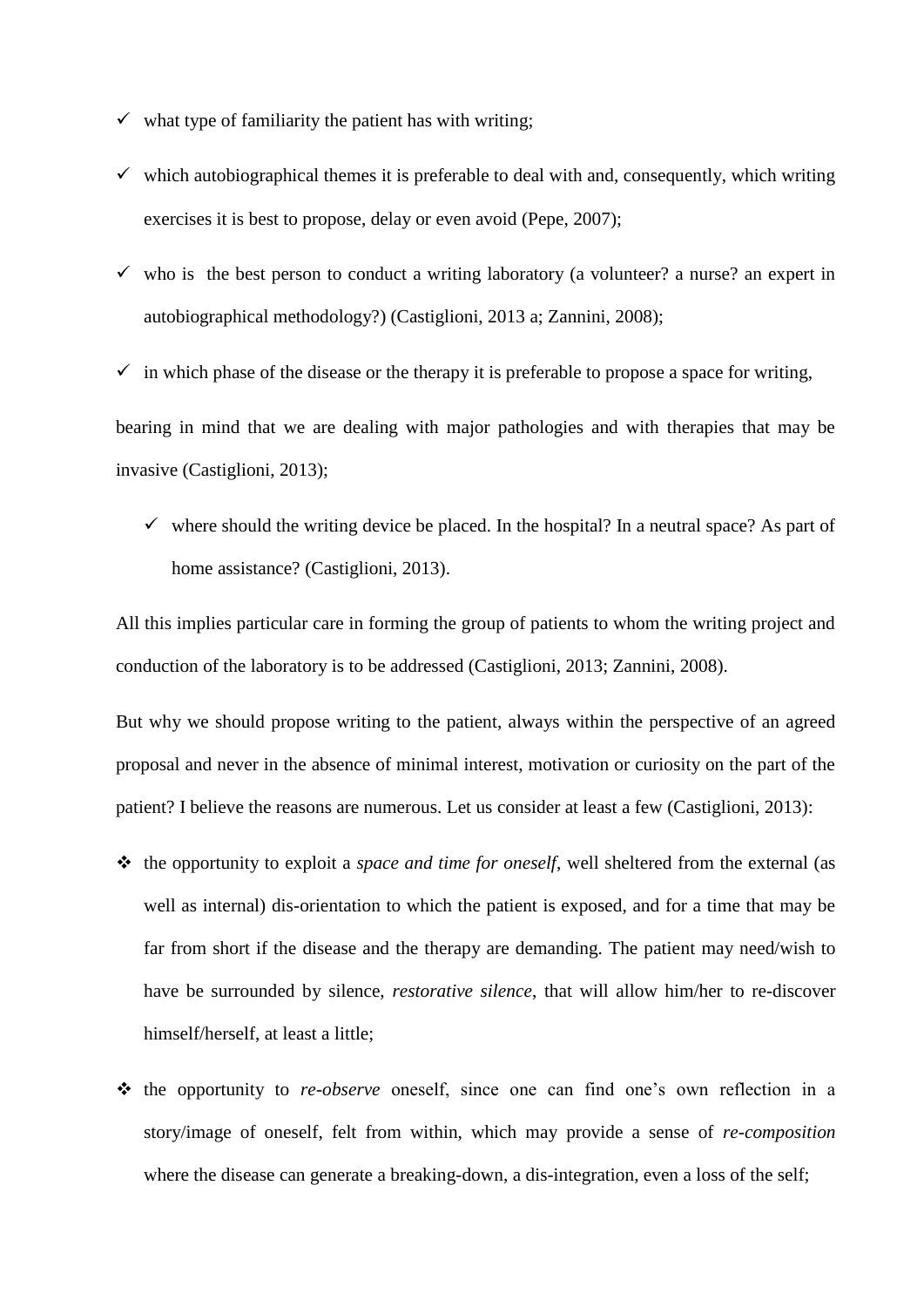- the opportunity to experiment a generative and lenitive *shifting of thought*, starting with the act of writing, its opening words and – "while I write" – a shifting also of the experience of the disease and its care;
- \* the opportunity to exploit a sort of *pathway/path* with which to record and conserve emotions, including positive ones, steps ahead, re-conquests, a sort of *emotive diary* of one's personal story of illness and therapy;
- the opportunity to give oneself an *anchorage*, a place where one can even put a *full stop*  followed by *new paragraph, we re-commence,* starting right there;
- $\triangle$  the opportunity to give oneself, simply, a commitment/project for the day, maybe shared with others experiencing the same situation:

**※**……

These, for example, were the aims of the writing laboratory activated by two volunteers of the Associazione Triangolo of Lugano after experimenting with the writer – as mentioned above – a training programme of about five years on autobiographical methodology, also involving doctors, a psycho-oncologist, a nurse and a social assistant of the Clinica S. Anna, also in Lugano. This was a writing workshop, still operating, aimed at a small group, homogenous by age and stage of disease, of the association's tumour patients, for whom the proposal met with their wishes.

Now that we are reaching the final part of our reflections, we would like to describe, if only partially, the results, or repercussions, of this proposal with professionals and patients. It needs to be emphasized that this represents, in Italy, an entirely initial and limited training project involving care and research. Limited, among other things, by the number of experiences activated and monitored, by the temporal dimension and by its fragmentation on the national territory. Even the writer's experience, which took place, as already mentioned, in Italian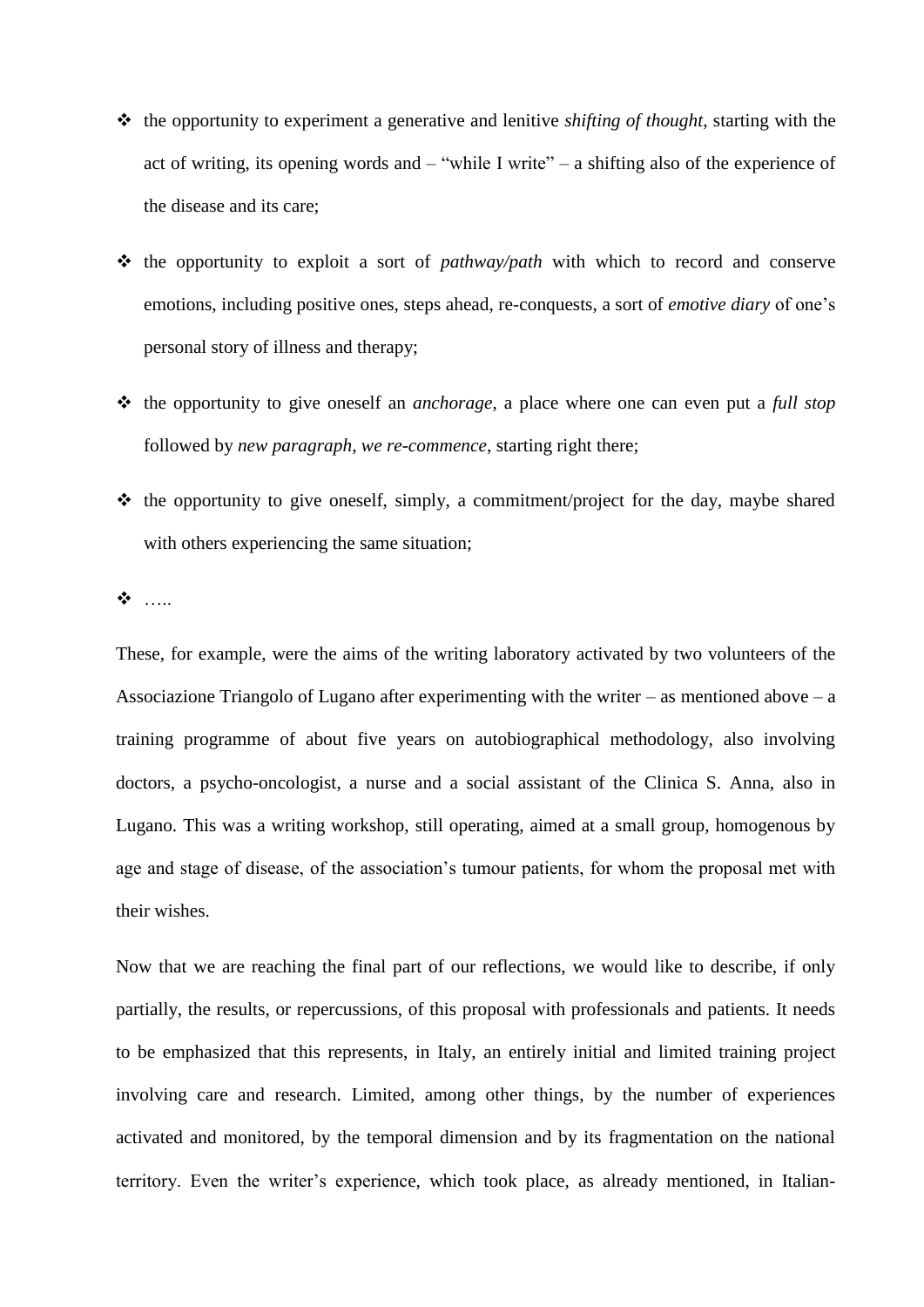speaking Switzerland, allows us to advance no more than the positive response to the training by those professionals – not all of them – who were able to experiment the practice of writing with the patient or patients, after experimenting it upon themselves; in a couple of cases they added system and methodological rigour to what they were doing. This led, about two years ago, to the setting up of a writing workshop – to which we have already briefly referred – aimed at a small group of tumour patients and coordinated by two volunteers of the Associazione di Volontariato Oncologico Triangolo of Lugano. Begun in an exploratory manner, this has now reached its fifth edition. Patients' reactions are certainly positive. They experienced this writing space also as a space for projectuality within their daily lives where they could "share time together", as well as a life-experience, the disease, which brought them together, but on which the two volunteers did not dwell in what may be called an *a priori manner*.

We should also bear in mind that it is not easy to assess the results of a methodology that deals with subtle and wide-ranging dimensions of the "human being". For scientific rigour, therefore, we refer to the studies of Bert (2008), Charon (2007) and Solano(2007), which emphasize that the benefits are physical as well as emotive.

We may conclude by adding that in the Italian context, in alignment with the findings of the literature of the sector, the narrative/autobiographical outlook in the education of medical/healthcare professionals and the use of the practice of writing with patients, where it is used at all, is limited to the areas of oncological diseases (Istituto Europeo di Oncologia of Milan; Ospedale S. Gerardo of Monza; Ospedale di Aviano, to mention a few), of diabetology types 1 and 2 (Marina Trento-Torino), home assistance to SLA patients (AnnaMaria Emolumento-Fondazione Maddalena Grassi-Milano) and terminal diseases.

We would like to close by describing an inter-university research project, of which the writer is scientific manager, to be set up by the University of Milano-Bicocca. Beginning in September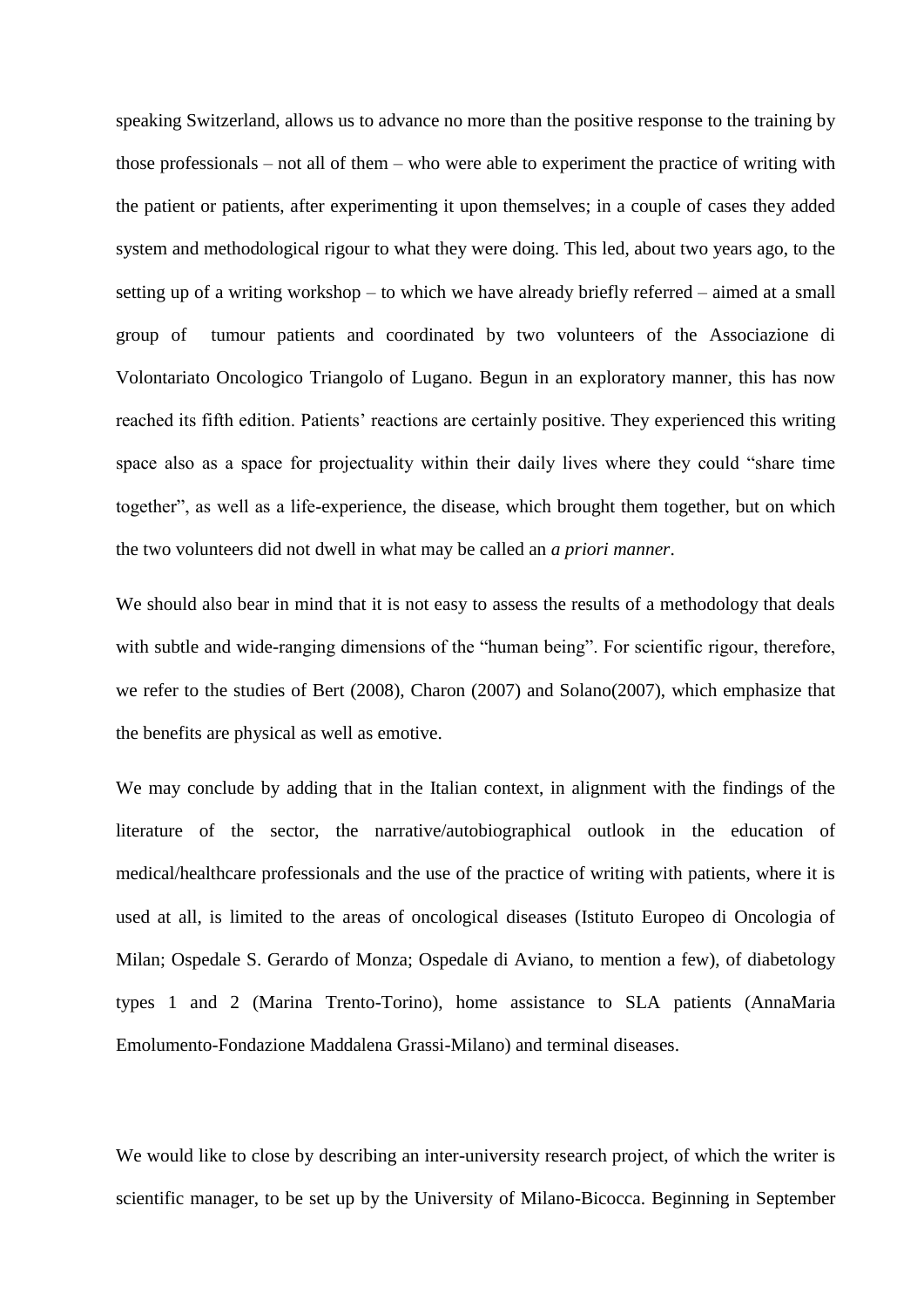2013, its first exploratory phase, of a qualitative type, will aim to examine the real possibilities, already present or foreseeable, in medical/healthcare and care institutes, for narrative medicine and narrative/autobiographical care practices. At the same time the project will examine what is meant by "narrative paradigm" in help and care relationships, given that narration embraces all these practices in the healthcare context. This research programme also proposes to activate focus groups aimed at Department of Medicine tutors to sound out the margins, greater or lesser, for a collaboration with Departments of Educational Science for a possible inclusion of laboratory modules concerning the science and practice of narration in traditional curriculums. This with a view to possible collaboration in organizing post-graduate programmes such as Masters or Finishing Courses.

Starting from this investigation we will attempt to understand, in a second phase, which are the hospital situations, and in the presence of which variables, where writing devices might be set up aimed at patients, and in particular oncological, terminal, degenerative or chronic patients.

<sup>1</sup> The author illustrates her point by breaking down the Italian words in a way that is impossible to translate. *"Incontro"*  [meeting] is divided into *"in-contro"* [in-against], "*confronto"* [confrontation] is divided into *"con-fronto"* [with-front] – translator's note.

 $1$  More divisions of words. "Inter-sezione" [intersection] is one case that works in English. "Relazione" [relation] is divided into "rel-azione" [real-action]- translator's note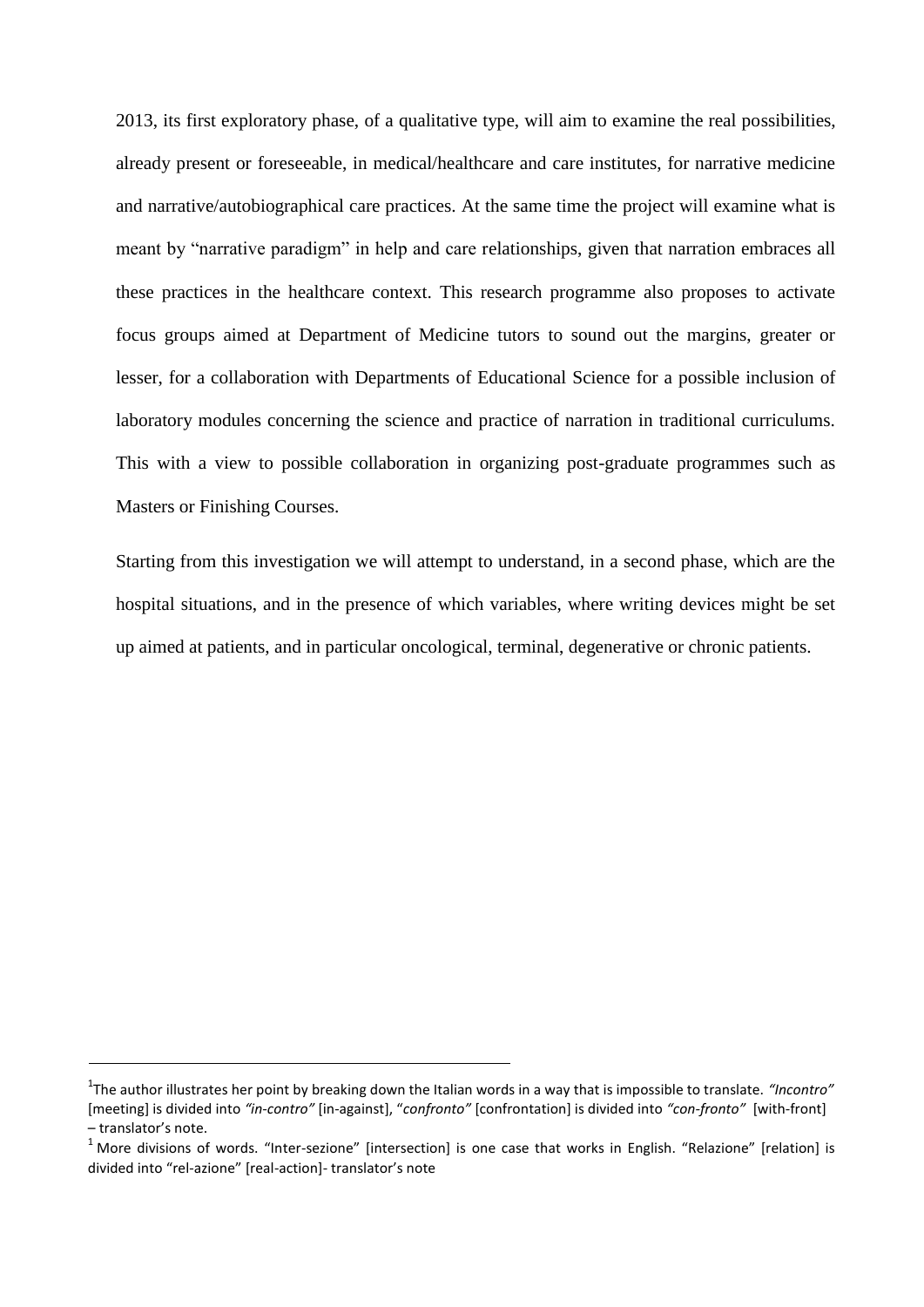## **Bibliography**

P.M. Bellini, *Scrivere di sé*, Ibis-Como, Pavia, 2000

G. Bert, *Medicina narrativa. Storie e parole nella relazione di cura*, Il Pensiero Scientifico, Rome, 2007

D. Demetrio, *La scrittura clinica, consulenza autobiografica e fragilità esistenziali*, Raffaello Cortina, Milan, 2008

P. Bertolini, "Un possibile (necessario?) incontro tra la pedagogia e la medicina", in *Diventare medici. Il problema della conoscenza in medicina e nella formazione del medico,* Guerini-Studio, Milan, 1994

S.C. Bolton, "Io, la morfina e l'umanità. Partecipare alla comunità emotiva della corsia 8", in S. Fineman, (edited by), *Le emozioni nelle organizzazioni. Il potere delle passioni nei contesti organizzativi,* Raffaello Cortina, Milan, 2008

J.S. Bruner, *La ricerca del significato. Per una psicologia culturale*, Bollati-Boringhieri, Turin, Italian translation, 1992

M. Castiglioni, *Fenomenologia e scrittura di sé*, Guerini Scientifica, Milan, 2008

M. Castiglioni, "Le pratiche di scrittura e il contesto medico-sanitario", in D. Demetrio, *Educare è narrare. Le teorie, le pratiche, la cura* (with writings by E. Biffi, M. Castiglioni, E. Mancino), Mimesis, Edizioni, Milan, 2013, a

M. Castiglioni, "Prefazione", Non sono solo malato, in L. Nave, F. Arrigoni, *Come in cielo così in terra: la cura tra medicina, filosofia e scienze umane,* Unicopli, Milan, 2013 b

R. Charon, *Narrative Medicine. Honoring the Stories of Illness,* Oxford University Press, New York, 2006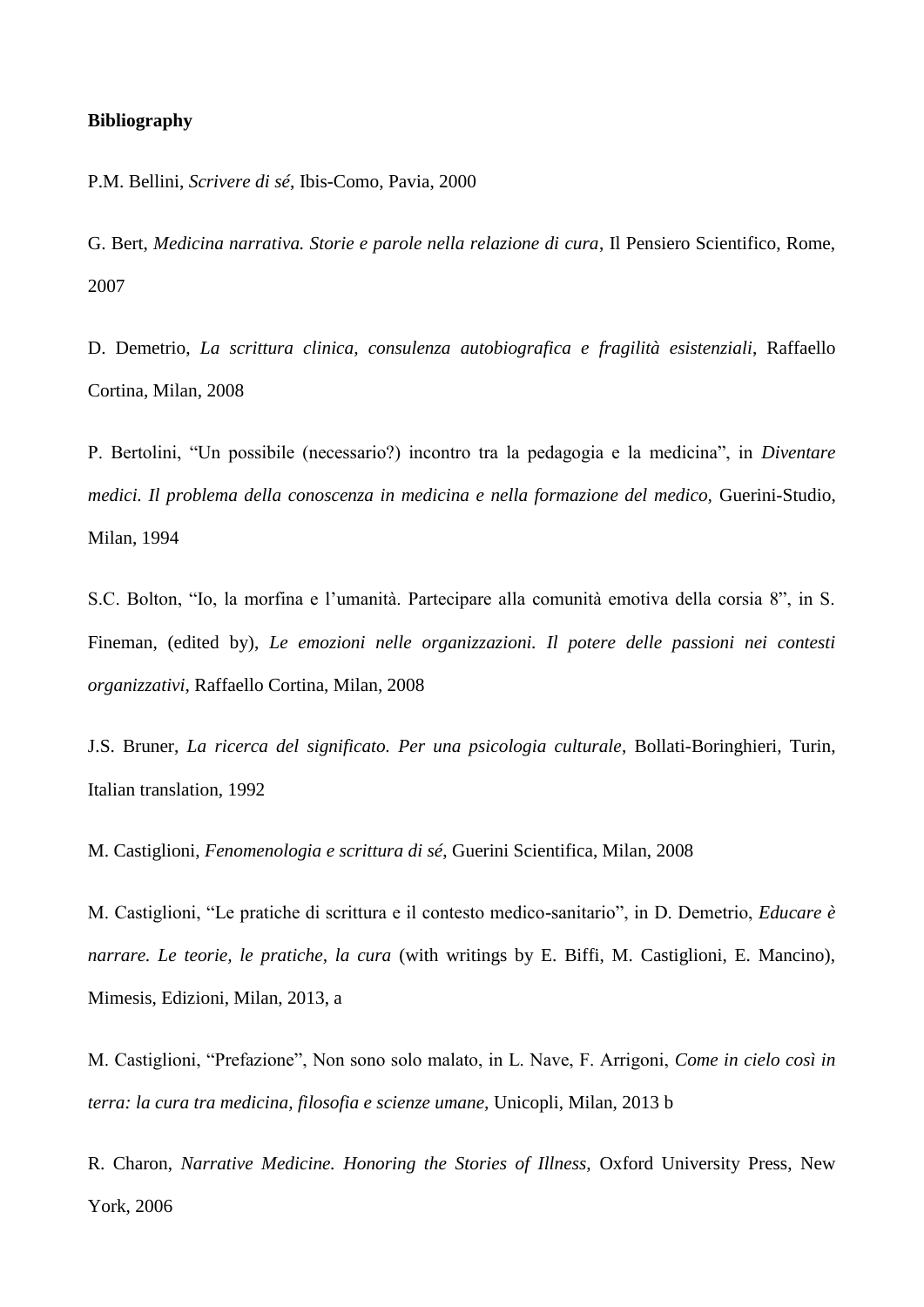M. Di Trani, "Per chi? Il ruolo delle variabili individuali sugli effetti della tecnica della scrittura", in L. Solano (edited by), *Scrivere per pensare. La ritrascrizione dell'esperienza tra promozione della salute e ricerca,* Franco Angeli, Milan, 2007

L. Formenti, *La formazione autobiografica*, Guerini e Associati, Milan, 1998

S. Parrello, Maricela Osorio Guzmàn, "L'ospedale è un paese straniero". Ospedalizzazione e narrazione di sé, in U. Giani (edited by), *Narrative Based Medicine e Complessità*, ScriptaWeb, Naples, 2009

B.J. Good, *Narrare la malattia. Lo sguardo antropologico sul rapporto medico-paziente,* Einaudi, Turin, 2006

V. Iori, "Scrittura e sentimenti nelle professioni di cura", in D. Demetrio (edited by), *Per una pedagogia e una didattica della scrittura,* Unicopli, Milan, 2007

I.R. Marino, *Credere e Curare,* Einaudi, Turin, 2005

V. Masini, *Medicina narrativa, Comunicazione empatica ed interazione dinamica nella relazione medico-paziente,* Franco Angeli, Milan, 2005

E.A. Moja, E. Vegni, *La visita medica centrata sul paziente*, Raffaello Cortina, Milan, 2000

L. Mortari, *La pratica dell'aver cura*, Bruno Mondadori, Milan, 2006

M.C. Nussbaum, *Non per profitto. Perché le democrazie hanno bisogno della cultura umanistica*, Il Mulino, Bologna, 2011

C. Palmieri, *La cura educativa. Riflessioni ed esperienze tra le pieghe dell'educare*, Franco Angeli, Milan, 2000